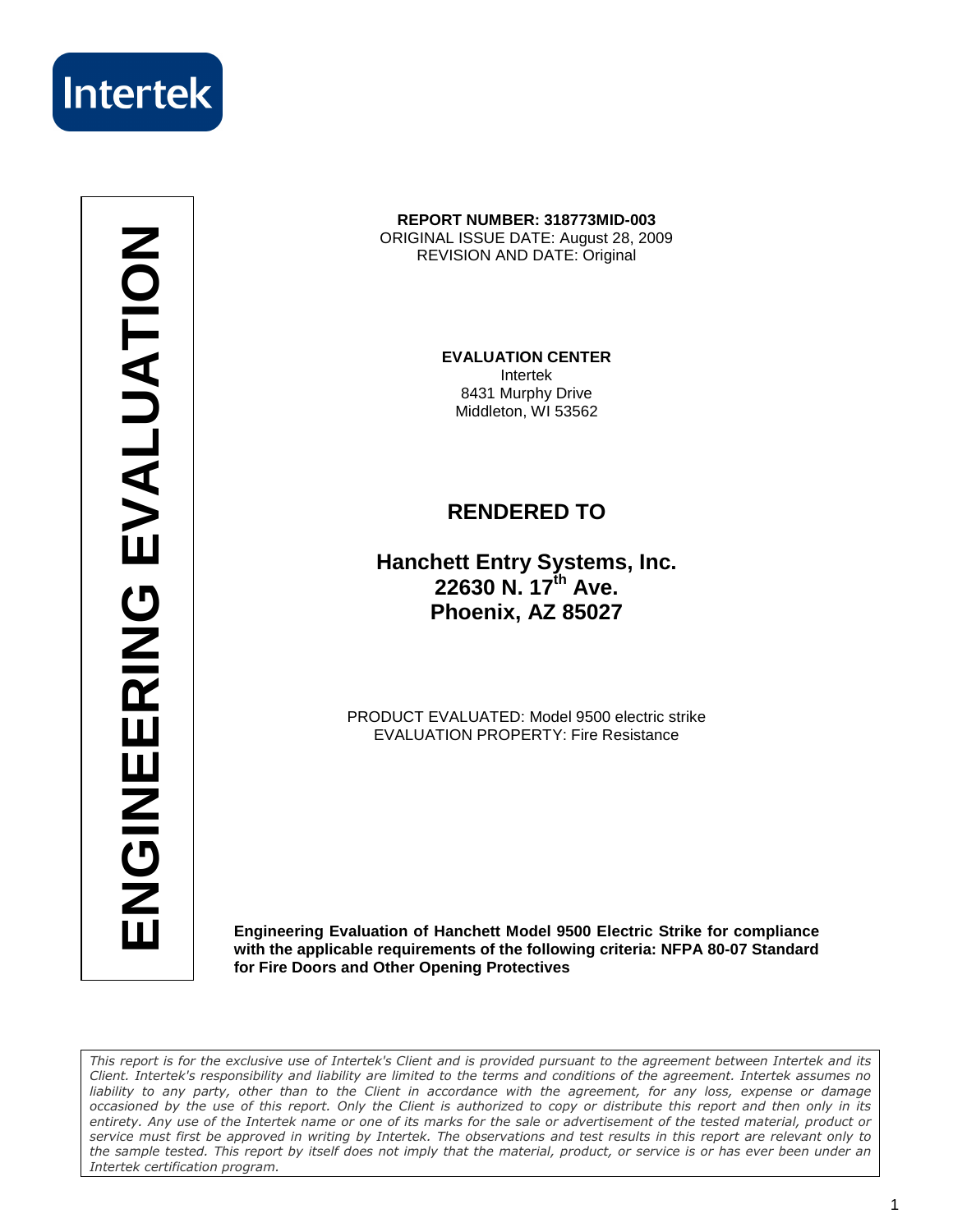

#### **Table of Contents**  $\mathbf 1$

| $\mathbf{3}$ |  |
|--------------|--|
|              |  |
|              |  |
|              |  |
|              |  |
| 6            |  |
|              |  |
|              |  |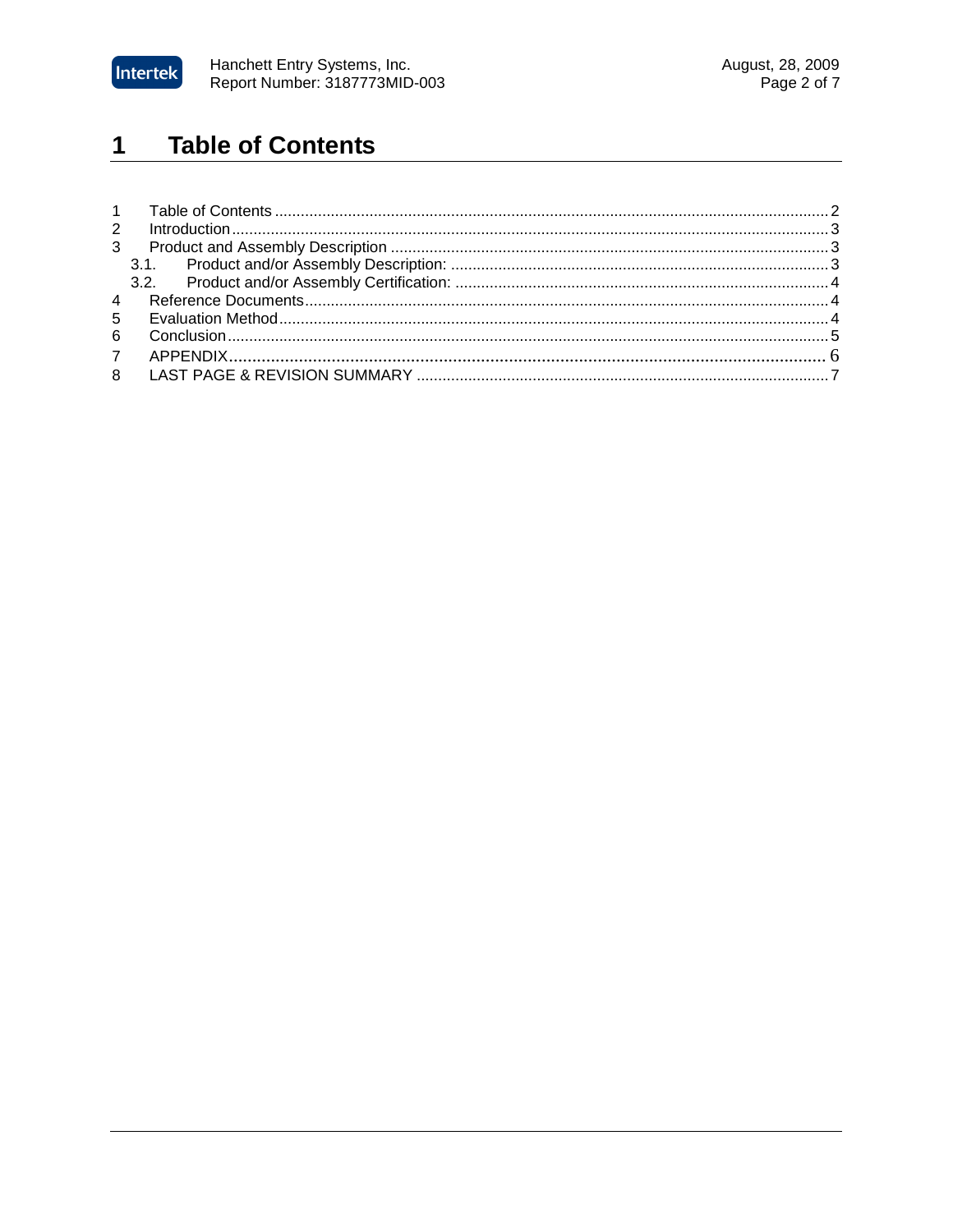

## **2 Introduction**

Intertek is conducting an engineering evaluation for Hanchett Entry Systems, Inc. on Model 9500 Electric Strike, to evaluate Fire Resistance. The evaluation is being conducted to determine if use in assembly to protect openings against the spread of fire and smoke will comply with NFPA 80-07 "Standard for Fire Doors and Other Opening Portectives.

# **3 Product and Assembly Description**

### **3.1. Product Description:**

 The 9500 series is a surface mounted electric strike with all components completely encased within its ¾" thick stainless steel housing. The strike is surface applied requiring no cuts to the door jamb. It is designed for use with rim exit devices. The 9500 series is field selectable to either fail secure or fail safe operable with either 12 or 24 Volts DC. The product is certified for use in 90 minute locations with specific exit devices. See Product Information and Installation instructions in Appendix.

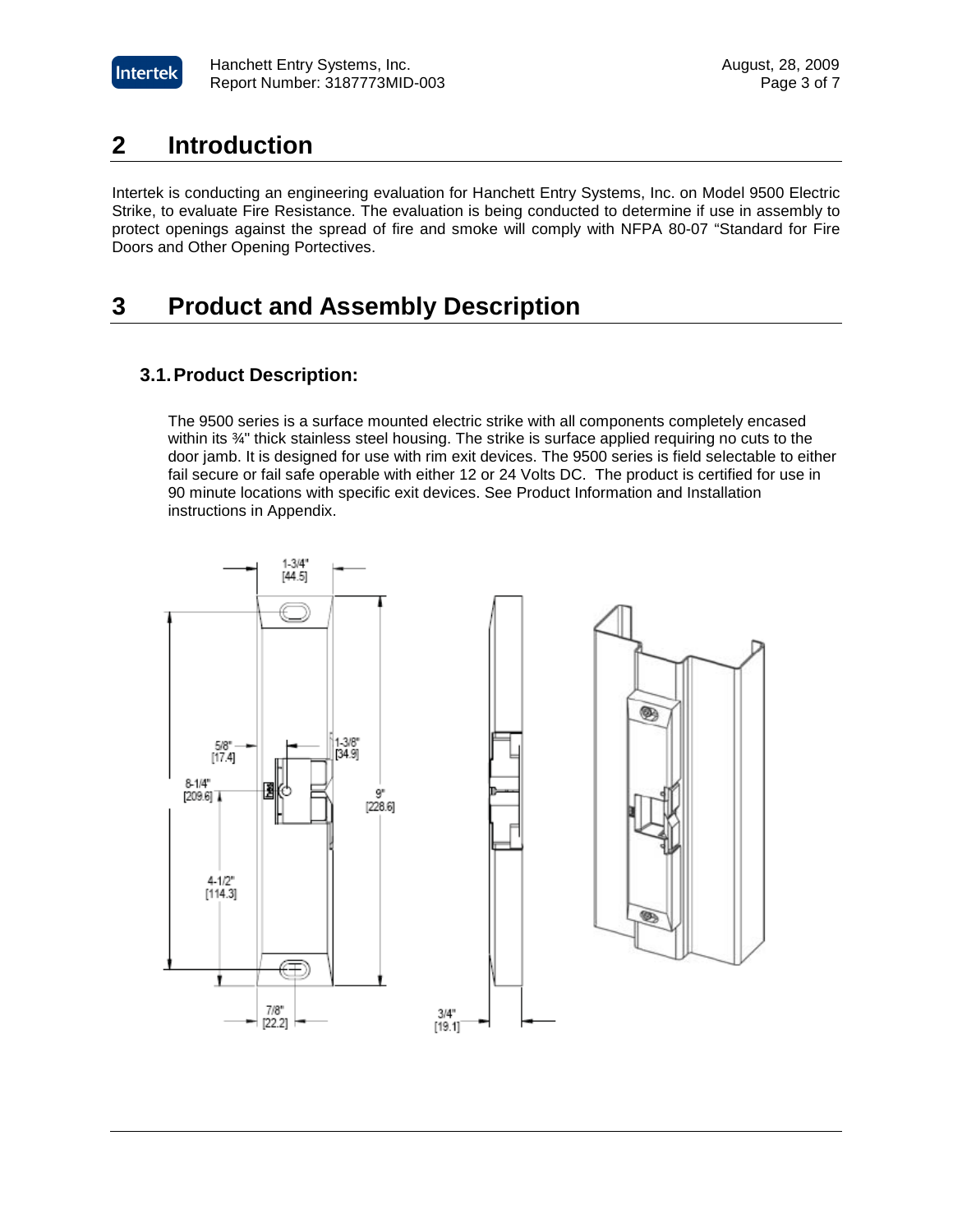

### **3.2. Product Certification:**

Hanchett Model 9500 Electric Strike is an Intertek Listed product for compliance with applicable requirements of the following standards: NFPA 252 (1995) UL 10C (1998) and UBC7-2 (1997). Model 9500 Electric Strikes (with or without pins) Listed use is for installation in up to 90 minute fire rated 16 gauge steel frames within the frame manufacturer's limitations. Limitations of the Listing include the qualification that the strike must be used in conjunction with a Sargent Model 12-8810 exit device or a Yale model 7100F series rim exit device.

Authorities Having Jurisdiction (AHJ) should be consulted in all cases as to the particular requirements covering the installation and use of Intertek certified products, equipment, systems, devices and materials. The AHJ should be consulted before construction. Fire resistance assemblies and products are developed by the design submitter and have been investigated by Intertek for compliance with specific requirements. The published information (product and design listings) cannot always address every construction nuance encountered in the field. When field issues arise, it is recommended the first contact for assistance be the technical service staff provided by the product manufacturer noted for the design. Users of fire resistance assemblies are advised to consult the test standard referenced for each Intertek certified product. The test standard includes specifics concerning alternate materials and alternate methods of construction. Only products which bear Intertek's Mark are considered as certified. The appearance of a company's name or product in Intertek Directory of Listed Building Products does not in itself assure that products so identified have been manufactured under Intertek's Follow-Up Service. Only those products bearing the Intertek Mark should be considered to be Listed and covered under Intertek's Follow-Up Service. Always verify the Mark on the product before using it.

## **4 Reference Documents**

As part of this evaluation, Intertek has directly or indirectly used the following referenced documents:

- Intertek Listing report of listed product "Model 9500 Electric Strike (9731)
- NFPA 80 (2007) "Standard for Fire Doors and Other Opening Protectives"
- HES Product Information Data Sheet Model 9500
- **HES 9500/9600 Installation Instructions**
- One Sample of Model 9500 Strike supplied by Hanchett Entry Systems, Inc.
- Test Report 3073304

## **5 Evaluation Method**

This evaluation is being conducted solely for the above italicized referenced project or use or both. Due to the variables that exist from project to project and the fact that each evaluation requires review of the most current existing data and information, this evaluation is not to be used as justification for any other opinion nor used for any other project, without the express written consent of Intertek. This report should serve as Intertek's opinion regarding the use of the certified product in the conditions described herein. The materials used on the project, which are applied in compliance with Intertek Design Listings, must bear the Intertek listing mark. All certified products must be installed in accordance with the details contained in Intertek's Directory of Listed Building Products.

The product assembly and use was evaluated against any requirements that may exist in NFPA 80 that would make the use of HES Model 9500 Strike non-compliant with NFPA 80.